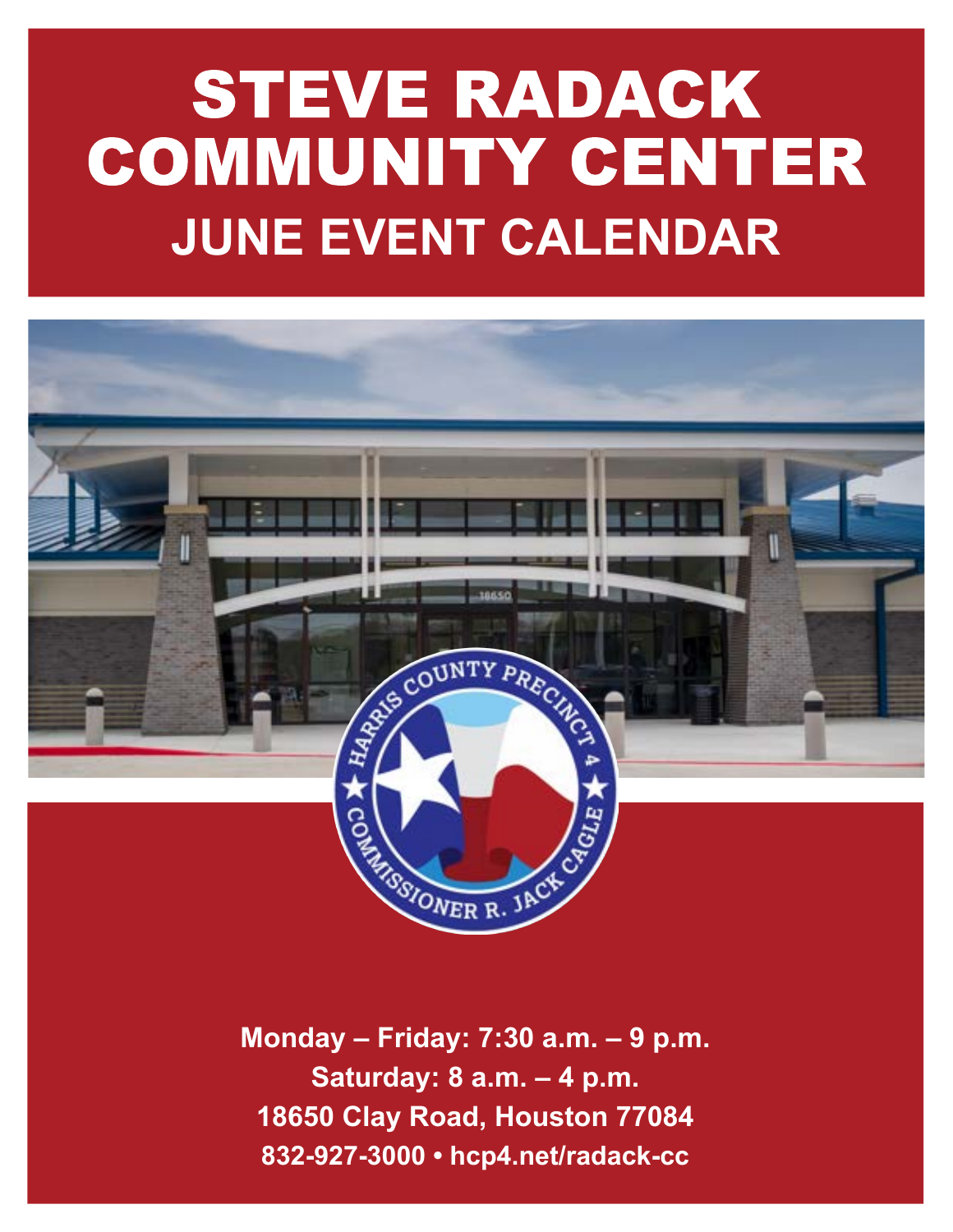# MONDAY

7:30 a.m. & 5 p.m. – Walkercise 7:30 a.m. – 8:45 a.m. – Yoga 9 a.m. – Spades 9:30 a.m. – Advanced Tai Chi 10 a.m. – Conversational Spanish 10 a.m. – Wise Women 10 a.m. – Strength and Tone 11 a.m. – Intermediate Line Dance 11 a.m. – 2 p.m. – Bridge 6 p.m. – E.S.L.

# TUESDAY

7:30 a.m. & 5 p.m. – Walkercise 9 a.m. – Needlework 10 a.m. – Line Dancing w/ Zumba Mix 10 a.m. – Rummikub 11 a.m. – Domino's 11 a.m. – 2 p.m. – Bridge 2 p.m. – Intermediate Belly Dance 6 p.m. – Order my Steps 6 p.m. – Pilates

# WEDNESDAY

7:30 a.m. & 5 p.m. – Walkercise 7:30 a.m. – 8:45 a.m. – Yoga 10 a.m. – Simply Strength 9 a.m. – Pinochle 9 a.m. – Beginner Zenobics Tai Chi 10 a.m. – Belote 11 a.m. – Book Club 11 a.m. – Mindful Meditation 11:30 a.m. – Duplicate Bridge Noon. – Bunco

# THURSDAY

7:30 a.m. & 5 p.m. – Walkercise 11 a.m. – 2 p.m. – Bridge 6 p.m. – Pilates 9 a.m. – Fun Time Art Group 11 a.m. – Hands & Foot Canasta 2 p.m. – Belly Dance (All levels) 4 p.m. – Yoga 6:30 p.m. – Karate (ages 6-12) 7:30 p.m. – Karate (ages 13 and older)

# FRIDAY

7:30 a.m. & 5 p.m. – Walkercise 9 a.m. – Zenobics Tai Chi 9 a.m. – Pinochle 10 a.m. – Cardio & Strength 10 a.m. – Euchre 11 a.m. – Intermediate Line Dance 6 p.m. – Aruande Capoeria (ages 8-15) 6 p.m. – E.S.L. 7 p.m. – Aruande Capoeira (ages 16 and older)

### 8 a.m. – Walkercise SATURDAY

8:30 a.m. – Yoga 10 a.m. – Line Dance



**Harris County Precinct 4 Commissioner R. Jack Cagle Steve Radack Community Center**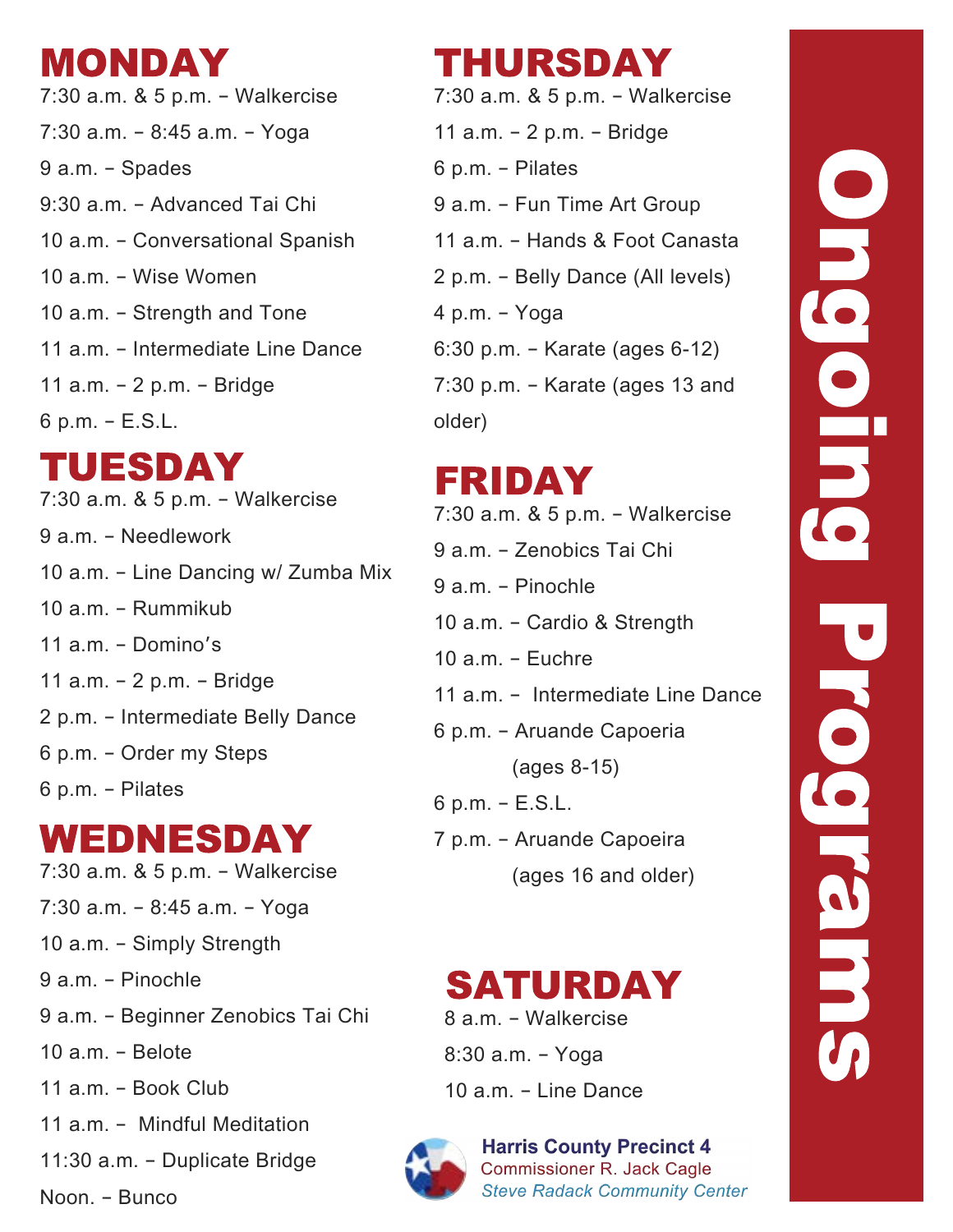#### **Wednesday, June 1, at 9 a.m. COLORECTAL CANCER EDUCATION PROGRAM**

 It's more common than you think. Colorectal Cancer is the third most common cancer in men and women. Learn how to lower your risk and when to get screened. Call 832-927-3000 to register.

# **Thursday, June 2, at 6 p.m. CIVILIAN RESPONSE TO AN ACTIVE SHOOTER**

 Active shooter events have become all too common across the country. Knowing how to properly respond to an active shooter can be the difference between life and death. Civilian response training is based on the Avoid, Deny, Defend, model as taught by ALERRT (Advanced Law Enforcement Rapid Response Training), and all instructors are certified as CRASE instructors. Call Precinct 5 Constables at 832-927-6829 to register.

# **JULY TRIP SIGN-UP**

#### **Friday, June 3, at 9 a.m.**

 Sign-up is on a first-come, first-served basis. Transportation is provided for individuals 50 and older through Harris County Precinct 4. Buses will pick up and drop off participants at the center.

> **Wednesday, July 6 Lucky Land Cost is \$7.**

# **RELAXED YOGA**

#### **Fridays, at 8:30 a.m.**

 Join this 9-week class beginning on June 3, to learn physical poses, meditation, and controlled breathing practices to help relieve stress and anxiety. Call 832-927-3000 to register. Bring a mat.

### **Saturday, June 4, from 8:45 a.m. – 2 p.m. AARP DRIVER SAFETY PROGRAM**

 Learn proven safety strategies to maintain your confidence behind the wheel. A \$20 fee will apply for AARP members. You must present your card for the discount. A \$25 fee will apply for non-AARP participants. This class will not dismiss tickets but may earn you a discount on your auto insurance. Call 832- 927-3000 to register.



**Harris County Precinct 4 Commissioner R. Jack Cagle Steve Radack Community Center**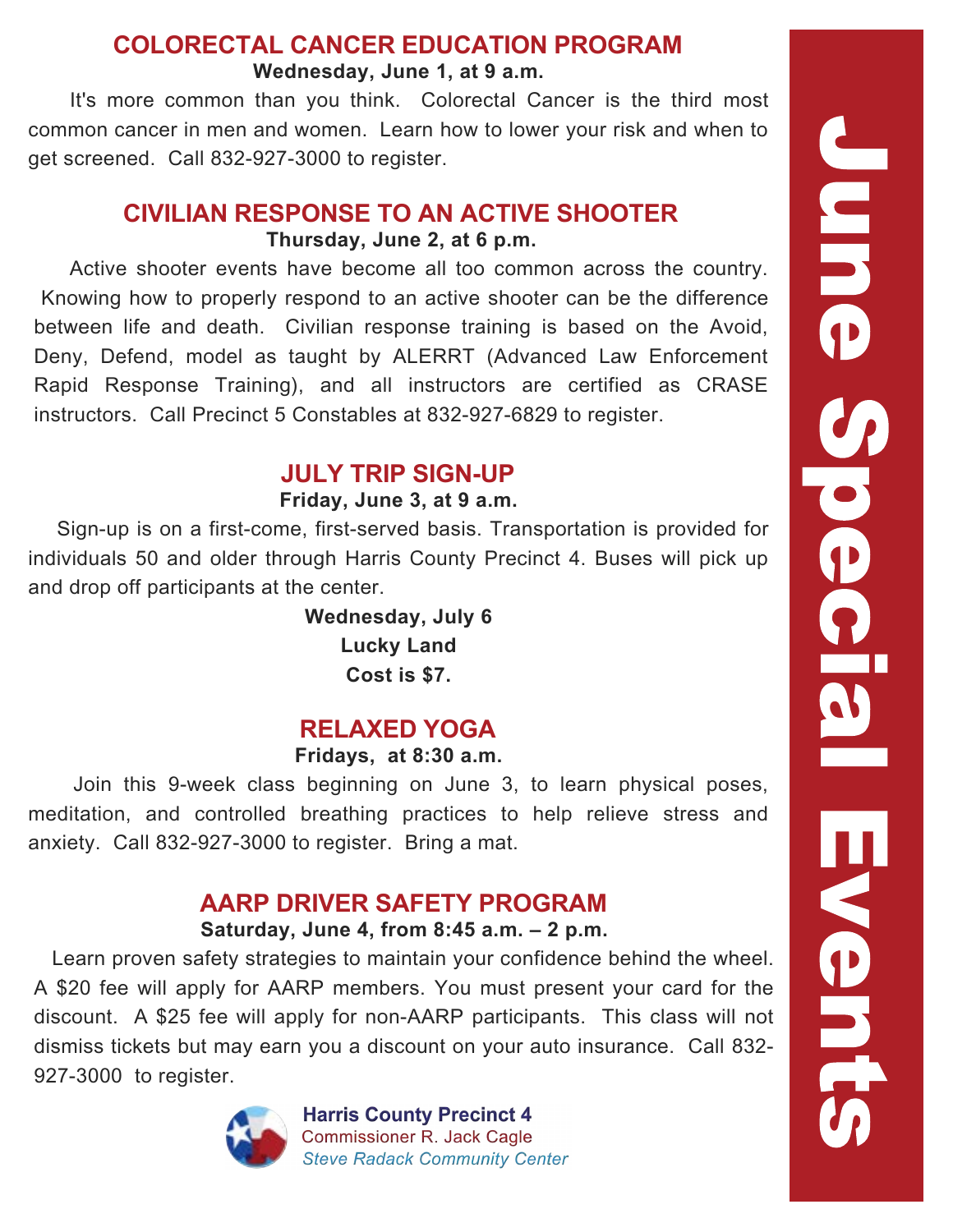### **HEARING LOSS ASSOCIATION OF AMERICA**

#### **Saturday, June 4, from 10 a.m. – noon.**

 Learn what help is available to those with hearing loss, and their families. Doctors, audiologists, and volunteers provide information, education, and support for those in the Houston area.

#### **Tuesdays, at 11:45 a.m. INDIAN FOLK DANCE**

 The folk dances of India are much more than mere body movements. From ancient times to now, the classical dance forms of India have been considered a discipline. Join us for this unique, 8-week, laughter-filled dance class. Call 832-927-3000 to register.

## **HOMEMADE CARD CLASS**

#### **Tuesday, June 9, from 1 p.m. – 3 p.m.**

 Learn how to make your own card for birthdays, sympathy, or holidays. There is a \$5 supply fee, but it covers all the supplies necessary for you to make two to three cards and matching envelopes. Call 832-927-3000 to register.

# **CHILDREN'S S.T.E.M. CLASSES**

#### **Fridays, June 10, 17, and 24, at 1 p.m.**

 Children 5 and older are invited to join the Texas Agriculture Extension for a variety of hands-on science experiments, from rocket science to egg drops, and much more. Call 832-927-3000 to register.

# **CHILDREN'S SEWING CLASS**

#### **Monday – Friday, June 13, 14, 15, 16, and 17, at 10 a.m.**

 Children 8 and older are invited to take this 5-day class and learn the basics of sewing. They will take home a new project each day. Each child must bring their own sewing machine, fabric, thread, scissors, and ruler. Call 832-927-3000 to register.